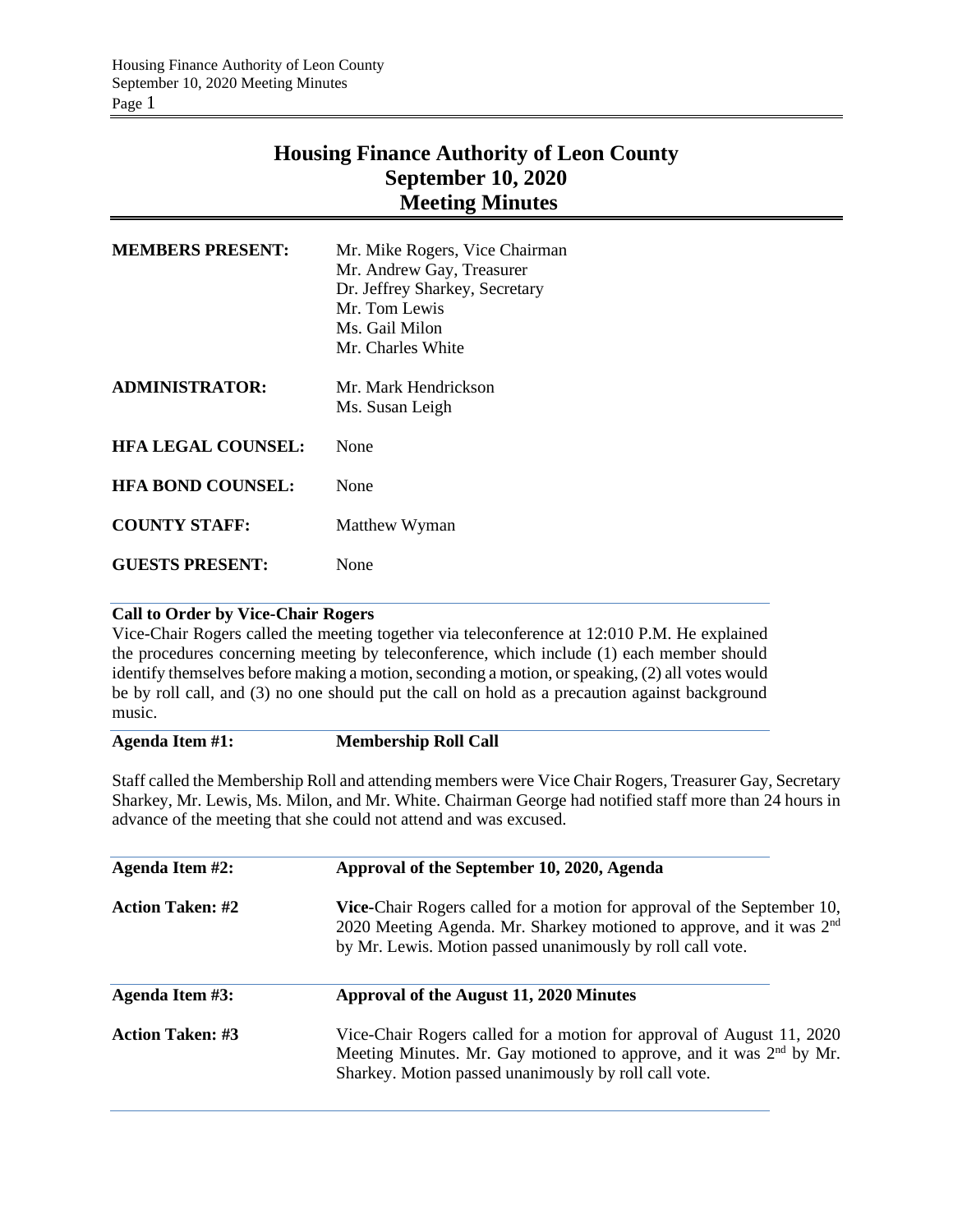# **Agenda Item #4 Public Comment** There was no public comment. **Action Taken: #4** No action taken **Agenda Items #5A Proposed Amendment to FY 19-20 Budget**  Mr. Gay explained the proposed budget amendment, moving \$1,500 from the Home Expo and \$1,500 from the 9/11 Day of Remembrance line items to the Emergency Repair line item. He noted that this did not increase overall expenditures. **Action Taken:**  5A Mr. Lewis motioned to approve the proposed budget amendment, and it was 2<sup>nd</sup> by Ms. Milon. Motion passed unanimously by roll call vote. **Agenda Items #6A-6C Financial Reports, Budget & Expenditure Approvals**  Mr. Gay presented the Financial Reports, including the August 31 balance sheet, year-to-date expenditures and income, the backup materials, and the proposed expenditure and debit card approvals. **Action Taken:**  6A, 6B, & 6C Ms. Milon motioned to accept the August 31, 2020 Financial Statement , the Income and Expense Report, and the proposed Expenditure and Debit

Card Approval List, and it was  $2<sup>nd</sup>$  by Mr. Sharkey. Motion passed unanimously by roll call vote. **Agenda Items #7A Fiscal Year 2020-2021 HFA Budget**  Mr. Hendrickson explained the assumptions made in drafted the proposed HFA budget. Action Taken: #7A Mr. Gay motioned to approve the proposed FY 2020-2021 HFA Budget, and it was 2<sup>nd</sup> by Ms. Milon. Motion passed unanimously by roll call vote.

**Agenda Items #7B Administrator Contract Extension** 

Mr. Hendrickson explained that the existing Administrator contract allowed a one-year extension, and that the fee the upcoming year had been agreed upon in the existing agreement.

**Action Taken: #7B** Mr. Lewis motioned to approve the proposed one-year extension of the Administrator agreement and it was 2<sup>nd</sup> by Mr. Gay. Motion passed unanimously by roll call vote.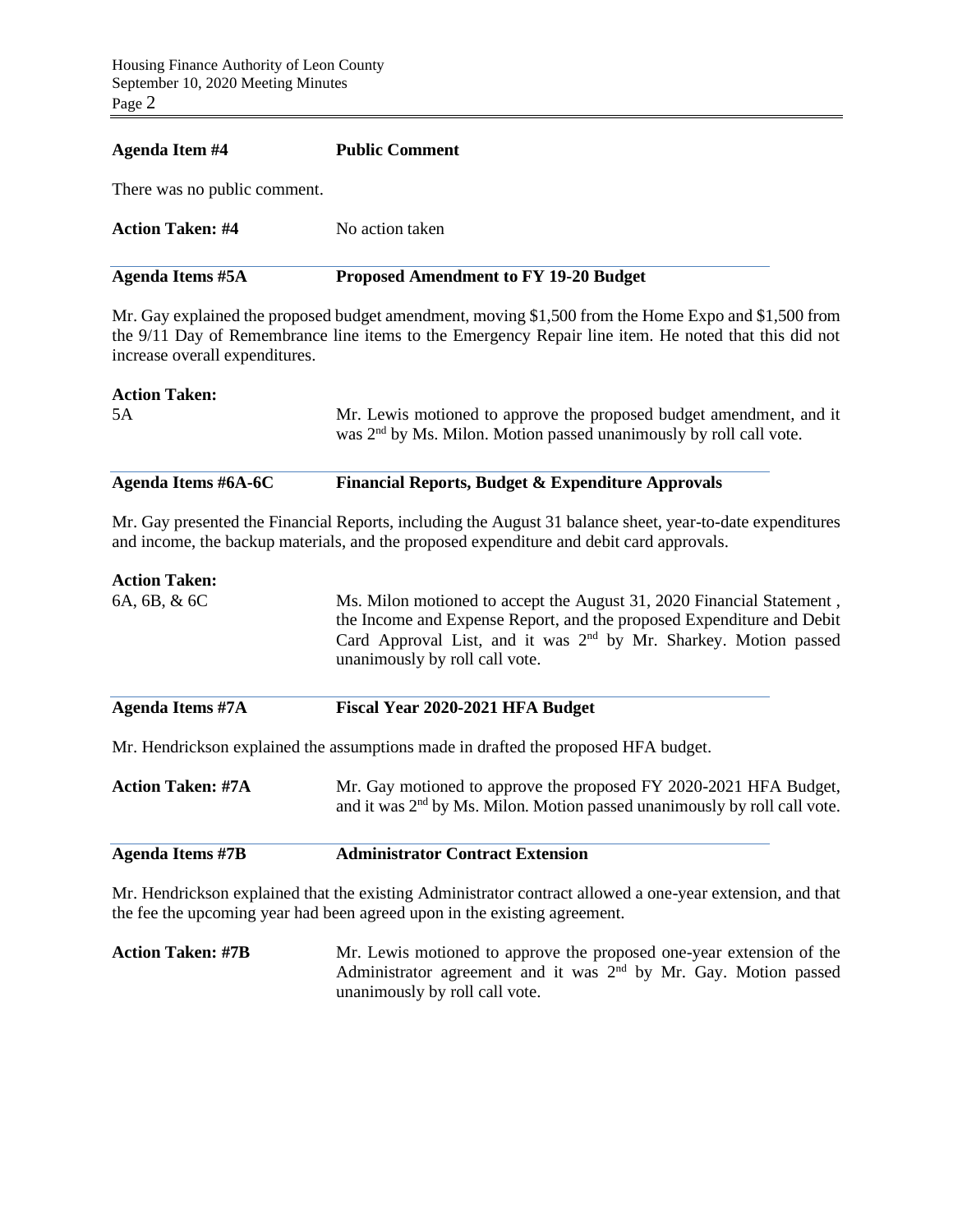#### **Agenda Items #7C Engagement Letter with Auditor**

Mr. Hendrickson explained that the existing contract with The Nichols Group (HFA Auditor) permitted a one-year extension, and that the auditor had agreed to perform the FY 19-20 audit at the same price as the previous year.

| Mr. Gay motioned to approve granting the Administrator the authority to |
|-------------------------------------------------------------------------|
| execute an Engagement Letter with The Nichols Group to perform the      |
| HFA's FY 2019-2020 audit, and it was $2nd$ by Ms. Milon. Motion passed  |
| unanimously by roll call vote.                                          |
|                                                                         |

| Agenda Items #8 | <b>County Update</b> |
|-----------------|----------------------|
|-----------------|----------------------|

Mr. Hendrickson described the process related to land sales by the County. Mr. Wyman updated the Board on the Emergency Repair Program, land sales, and other items.

| <b>Action Taken: #8</b> | The Board requested that Mr. Wyman research if a member of the HFA |
|-------------------------|--------------------------------------------------------------------|
|                         | could serve on the Affordable Housing Advisory Committee.          |

**Agenda Items #9A Magnolia Family**

Mr. Hendrickson reported that the deal was moving forward with an anticipated bond closing date of early 2021.

| <b>Action Taken: #9A</b>          | No action taken.                                                                            |
|-----------------------------------|---------------------------------------------------------------------------------------------|
| Agenda Item #9B:                  | <b>Emergency Repair Program</b>                                                             |
|                                   | Mr. Hendrickson noted that Mr. Wyman had already updated the Board on the program.          |
| <b>Action Taken #9B:</b>          | No action taken.                                                                            |
| Agenda Item #9C:                  | <b>Real Estate</b>                                                                          |
| information on four recent sales. | Mr. Hendrickson noted that Mr. Wyman had already updated the Board on the program. He added |
| Action Taken #9C:                 | No action taken                                                                             |
| Agenda Item #9D:                  | <b>Legal Update</b>                                                                         |
| There was no legal update         |                                                                                             |
|                                   |                                                                                             |

**Action Taken #9D:** No action taken.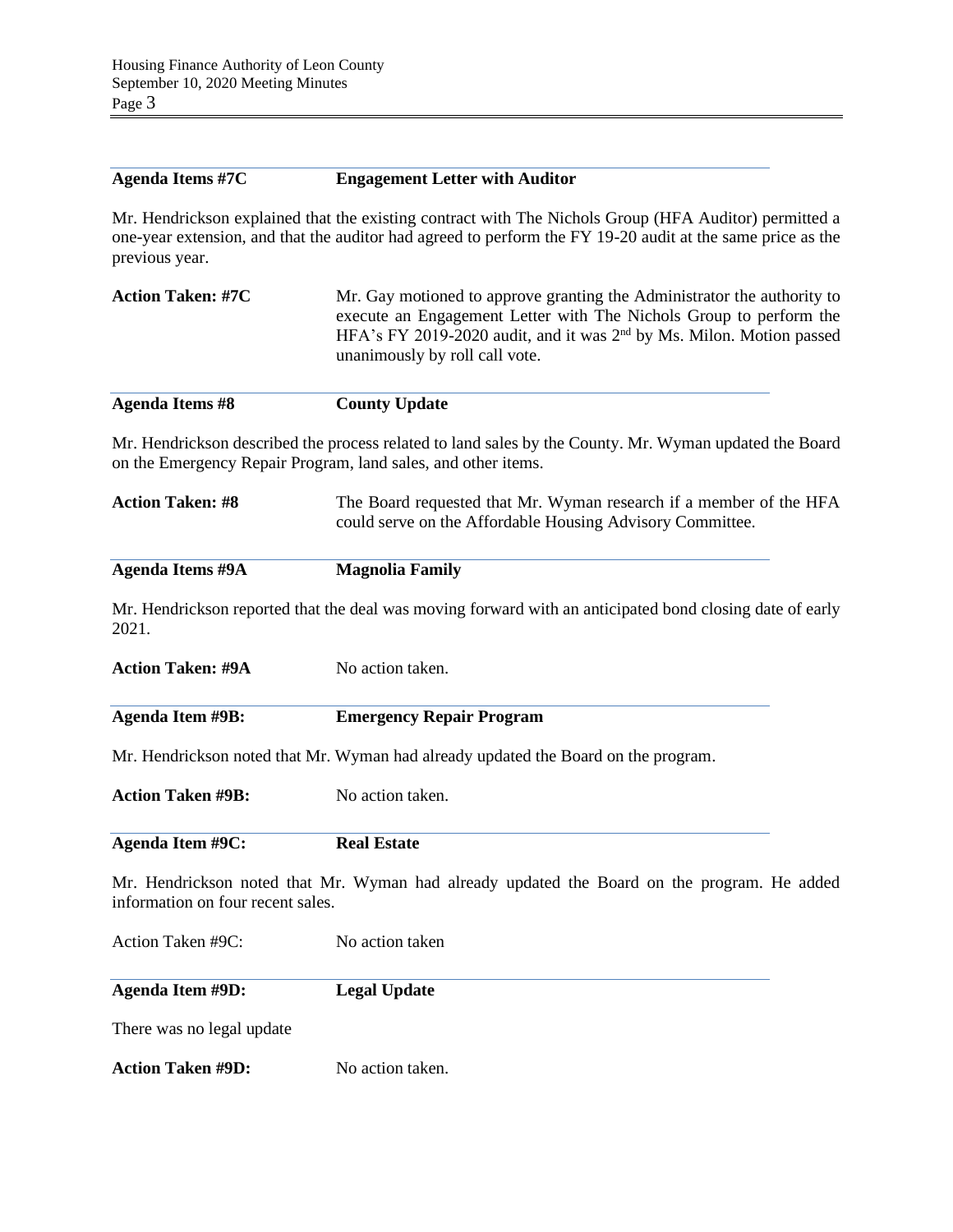| Agenda Item #9E:                    | <b>To-Do List</b>                                                                                       |
|-------------------------------------|---------------------------------------------------------------------------------------------------------|
|                                     | Mr. Hendrickson reported that the to-do list was in the Board Packet.                                   |
| <b>Action Taken #9E:</b>            | No action taken                                                                                         |
| Agenda Item #9F:                    | <b>State Legislative Update</b>                                                                         |
| Special Session of the legislature. | Mr. Hendrickson reported on the ongoing effort to seek an appropriation of the vetoed SHIP funds at any |
| <b>Action Taken # 9F</b>            | No action taken.                                                                                        |

A**genda Item # 10: Adjournment**

On a motion by Ms. Milon, 2<sup>nd</sup> by Mr. Gay, the Board voted unanimously by roll call to adjourn the meeting at 12:38 PM.

Marnie George, Chair

\_\_\_\_\_\_\_\_\_\_\_\_\_\_\_\_\_\_\_\_\_\_\_\_\_\_\_\_\_\_\_ Jeffrey Sharkey, Secretary Date:

\_\_\_\_\_\_\_\_\_\_\_\_\_\_\_\_\_\_\_\_\_\_\_\_\_\_\_\_\_\_\_